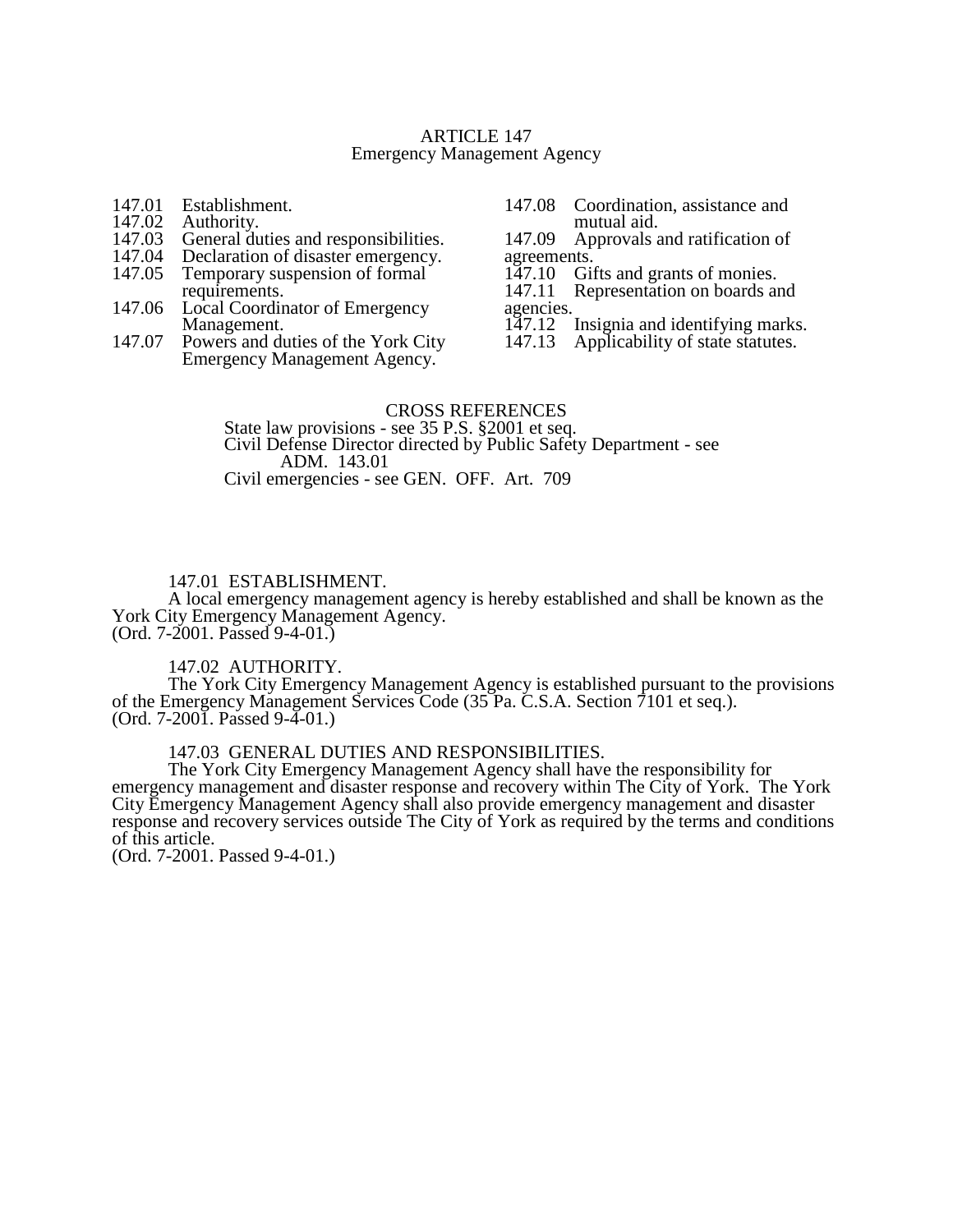# 147.04 DECLARATION OF DISASTER EMERGENCY.

(a) A local disaster emergency may be declared by the Mayor of York City. In addition, the Mayor is hereby authorized to declare a local disaster emergency subject to ratification by the City Council within seven (7) days of such declaration.

(b) A local disaster emergency may only be declared upon finding by the Mayor that a disaster has occurred or is imminent.

(c) The declaration of a local disaster emergency shall not be continued or renewed for a period in excess of seven (7) days unless approved by the York City Council.

(d) Any order or proclamation declaring, continuing or terminating a local disaster emergency shall be given prompt and general publicity, and a copy of any such order or proclamation shall be filed promptly with the Pennsylvania Emergency Management Agency.

(e) Upon declaration of a local disaster emergency, the applicable response and recovery aspects of the local emergency management plan shall be activated, and all provisions for aid and assistance thereunder shall be authorized. (Ord. 7-2001. Passed 9-4-01.)

#### 147.05 TEMPORARY SUSPENSION OF FORMAL REQUIREMENTS.

Upon declaration of a disaster emergency, The City of York, pursuant to 7301(c) of the Emergency Management Services Code shall be authorized to exercise the powers granted in the article without regard to time consuming procedures and formalities prescribed by law (excepting mandatory constitutional requirements) pertaining to the performance of public work, entering into contracts, the incurring of obligations, the employment of temporary workers, the rental of equipment, the purchase of supplies and materials, the levying of taxes and the appropriation and expenditure of public funds. In addition, upon the declaration of a disaster emergency The City of York is authorized to avail itself of the provisions of Act of August 5, 1941, (P.L. 752, No. 286), known as the "Civil Service Act," in connection with the employment of personnel in local organizations established pursuant to the provisions of this article. (Ord. 7-2001. Passed 9-4-01.)

147.06 LOCAL COORDINATOR OF EMERGENCY MANAGEMENT.<br>(a) The York City Emergency Management Agency shall have a Coord

The York City Emergency Management Agency shall have a Coordinator who shall be responsible for the planning, administration, and operation of the agency subject to the direction and control of the Mayor.

(b) The Coordinator of the York City Emergency Management Agency shall be appointed by the Governor of the Commonwealth of Pennsylvania upon recommendation of the Mayor of York City. The Mayor may, upon agreement by resolution with adjoining municipalities, recommend to the Governor a candidate for Coordinator for emergency management activities in the said political subdivisions. The Emergency Management Coordinator shall serve at the pleasure of Mayor.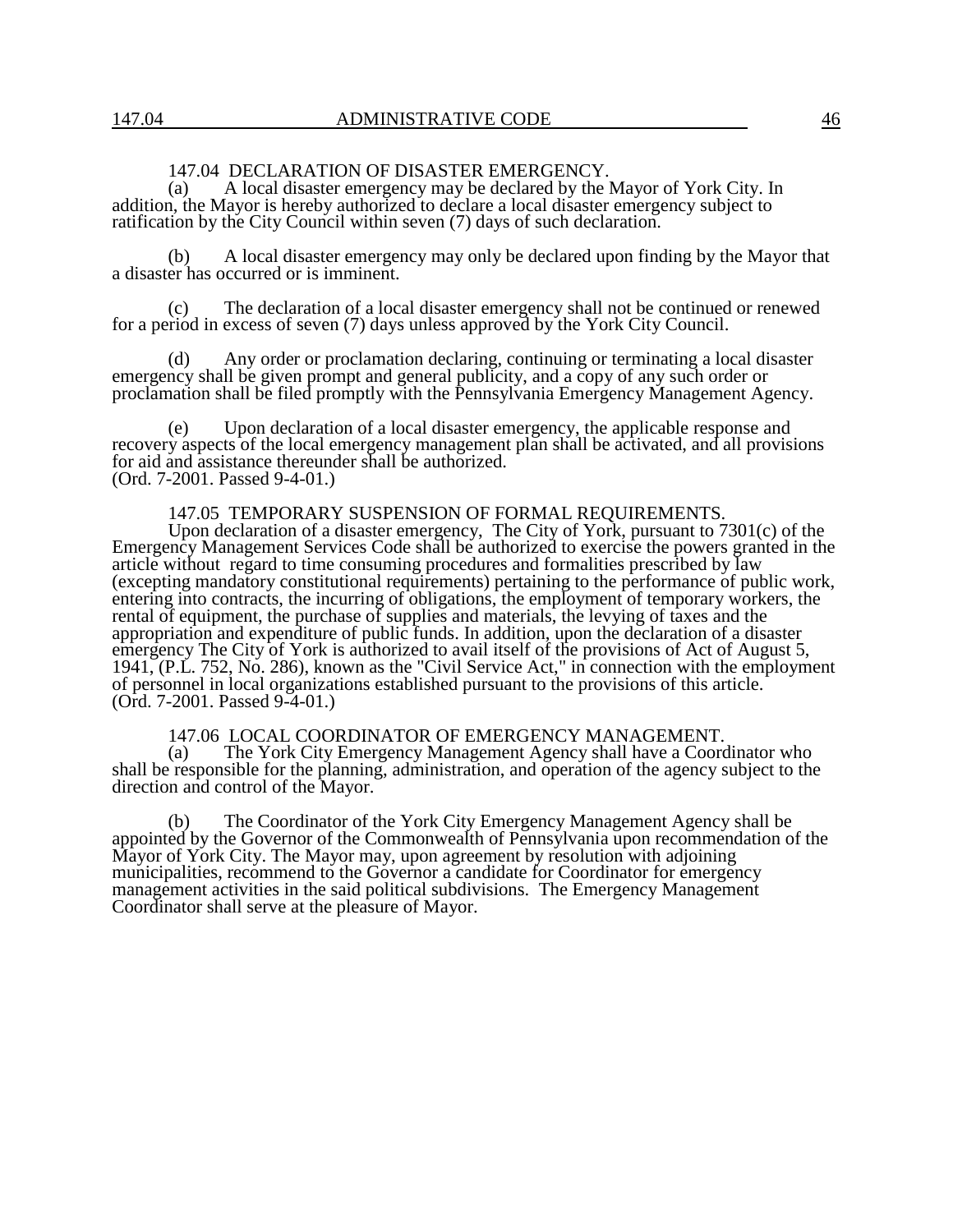(c) The Coordinator of the York City Emergency Management Agency shall:

- (1) Be professionally competent and capable of planning, effecting and coordinating operations among agencies of government and controlling coordinated operations by local emergency preparedness forces;
- (2) Attend and successfully complete the first phase of the career development program as prescribed by the Pennsylvania Emergency Management Agency within one year after appointment;
- (3) Attend and successfully complete the second phase of the career development program as prescribed by the Pennsylvania Emergency Management Agency within three years after appointment;
- (4) Attend basic and advanced seminars, workshops and training conferences called by the Director of the Pennsylvania Emergency Management Agency and/or its Director of Training and Education;
- (5) Failure to attend and successfully complete the career development program phases, as described above, or failure to attend a prescribed training program for two consecutive years shall be cause for replacement of the Coordinator of the York City Emergency Management Agency;
- (6) Responsibility for the professional in-service training of the Coordinator of the York City Emergency Management Agency shall rest with the Emergency Management Coordinator of York County.

(d) The City of York will reimburse its coordinator for actual expenses incurred as the result of his or her attendance at scheduled meetings and training programs. (Ord. 7-2001. Passed 9-4-01.)

# 147.07 POWERS AND DUTIES OF THE YORK CITY EMERGENCY MANAGEMENT AGENCY.

The York City Emergency Management Agency is hereby directed to:<br>(a) Prepare, maintain and keep current a disaster emergency plan for

- Prepare, maintain and keep current a disaster emergency plan for the City of York for the prevention and minimization of injury and damage caused by disaster, for prompt and effective response to disaster and for disaster emergency relief and recovery in consonance with the Pennsylvania Emergency Management Plan and the York County Emergency Management Plan;
- (b) Establish, equip, and staff an emergency operations center for The City of York.<br>(c) Establish a warning and communications system for the City that will support
- Establish a warning and communications system for the City that will support governmental operations in emergencies;
- (d) Provide essential facilities and equipment to those agencies and organizations that have been assigned emergency functions under the provisions of this article;
- (e) Provide individual and organizational training programs for police officers, firefighters, rescue personnel, ambulance personnel, emergency management volunteers and the general public to insure prompt, efficient and effective disaster emergency services;
- (f) Organize, prepare and coordinate all locally available manpower, materials, supplies, equipment and facilities necessary for disaster emergency readiness, response and recovery;
- (g) Adopt and implement precautionary measures to mitigate the anticipated effects of a disaster;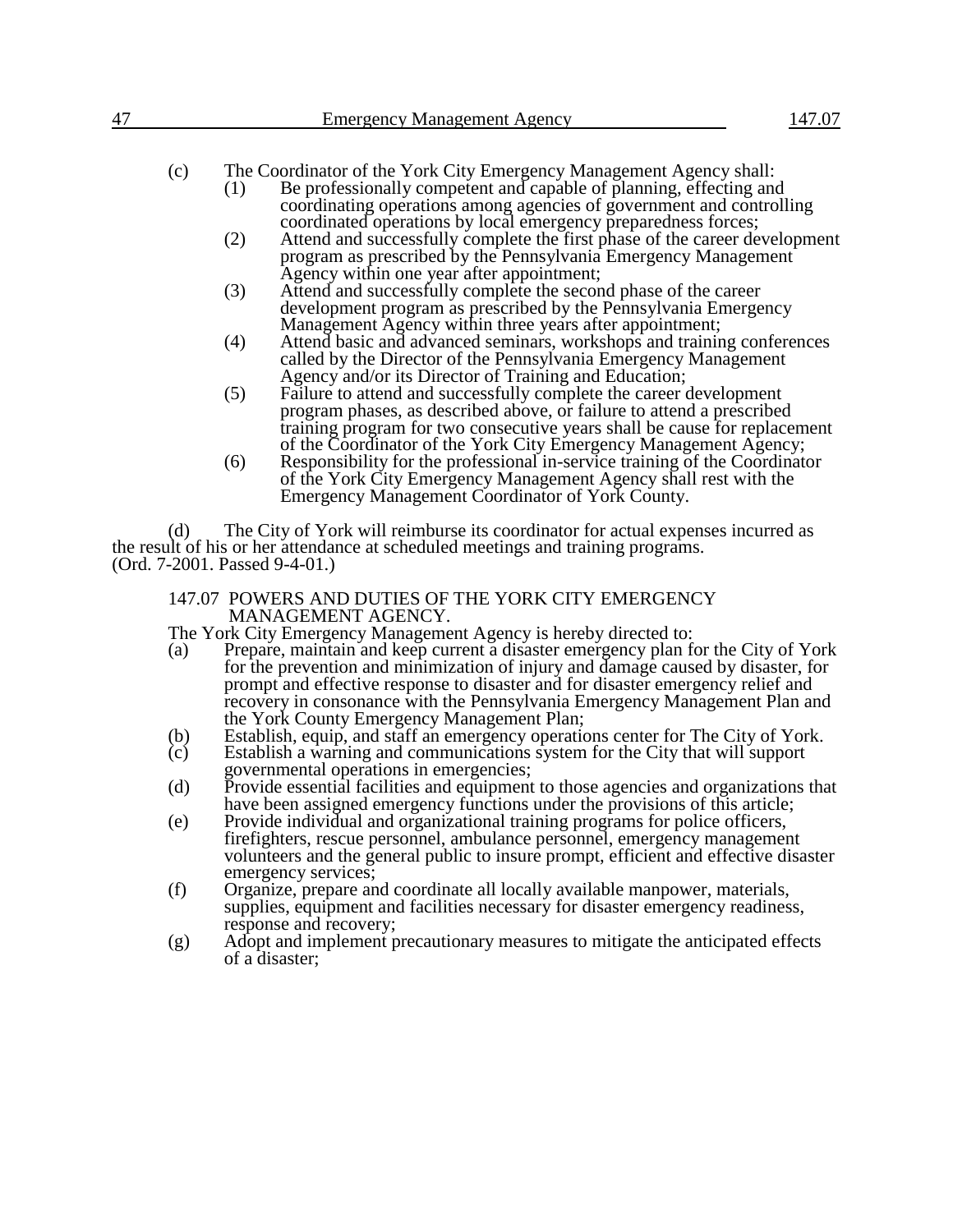- (h) Execute and enforce such rules, regulations and orders as the York City Emergency Management Agency may adopt pursuant to the provisions of this article;
- (i) Cooperate and coordinate with any public and private agencies or entities in achieving any purpose of this article;
- (j) Have available for inspection at its emergency operations center all emergency management plans, rules, regulations, and orders of the Governor and the Pennsylvania Emergency Management Agency;
- (k) Provide prompt and accurate information regarding local disaster emergencies to appropriate Commonwealth and local officials and agencies and the general public;
- (l) Make periodic reports to the York City Council on the status and programs of the York City Emergency Management Agency, its personnel, programs, and plans;
- (m) Execute and enforce such rules and orders as may be adopted by the Pennsylvania Emergency Management Agency;
- (n) Make timely recommendations to and secure the consent of the York City Council concerning the development of plans, the acquisition of materials, supplies, and equipment and the development of a budget for the agency, except as provided for in disaster emergencies;
- (o) Identify areas within the City of York that are particularly vulnerable to disasters;<br>(p) Upon request of the Mayor, the City Council or a duly authorized City official,
- Upon request of the Mayor, the City Council or a duly authorized City official, assist The City of York and or its police, fire, rescue, or emergency medical services in handling and coordinating special, non-disaster emergencies and situations.

(Ord. 7-2001. Passed 9-4-01.)

147.08 COORDINATION, ASSISTANCE AND MUTUAL AID.

The Coordinator of the York City Emergency Management Agency shall develop and maintain mutual aid agreements with adjacent political subdivisions for reciprocal emergency assistance. The agreements shall be consistent with the plans and program of the Pennsylvania Emergency Management Agency and the York County Emergency Management Agency. The agreements shall stipulate that direction of emergency disaster assistance is the responsibility of the lowest level of government affected, that the county emergency management agency shall provide coordination and support when more than one political subdivision within York County is affected, and that the Pennsylvania Emergency Management Agency or its area organization shall provide coordination and support when two or more counties are affected. In disaster emergencies, requests for mutual aid assistance shall be referred to the organization, as outlined above. Having responsibility for coordination and in time of emergency, it shall be the duty of the York City Emergency Management Agency to render assistance in accordance with these mutual aid agreements. In all cases, support services provided from outside the affected area shall remain under the command and control of the receiving area. (Ord. 7-2001. Passed 9-4-01.)

147.09 APPROVALS AND RATIFICATION OF AGREEMENTS.

(a) Except during local disaster emergencies, the York City Council shall: (1) Review and approve the York City Emergency Management Plan.